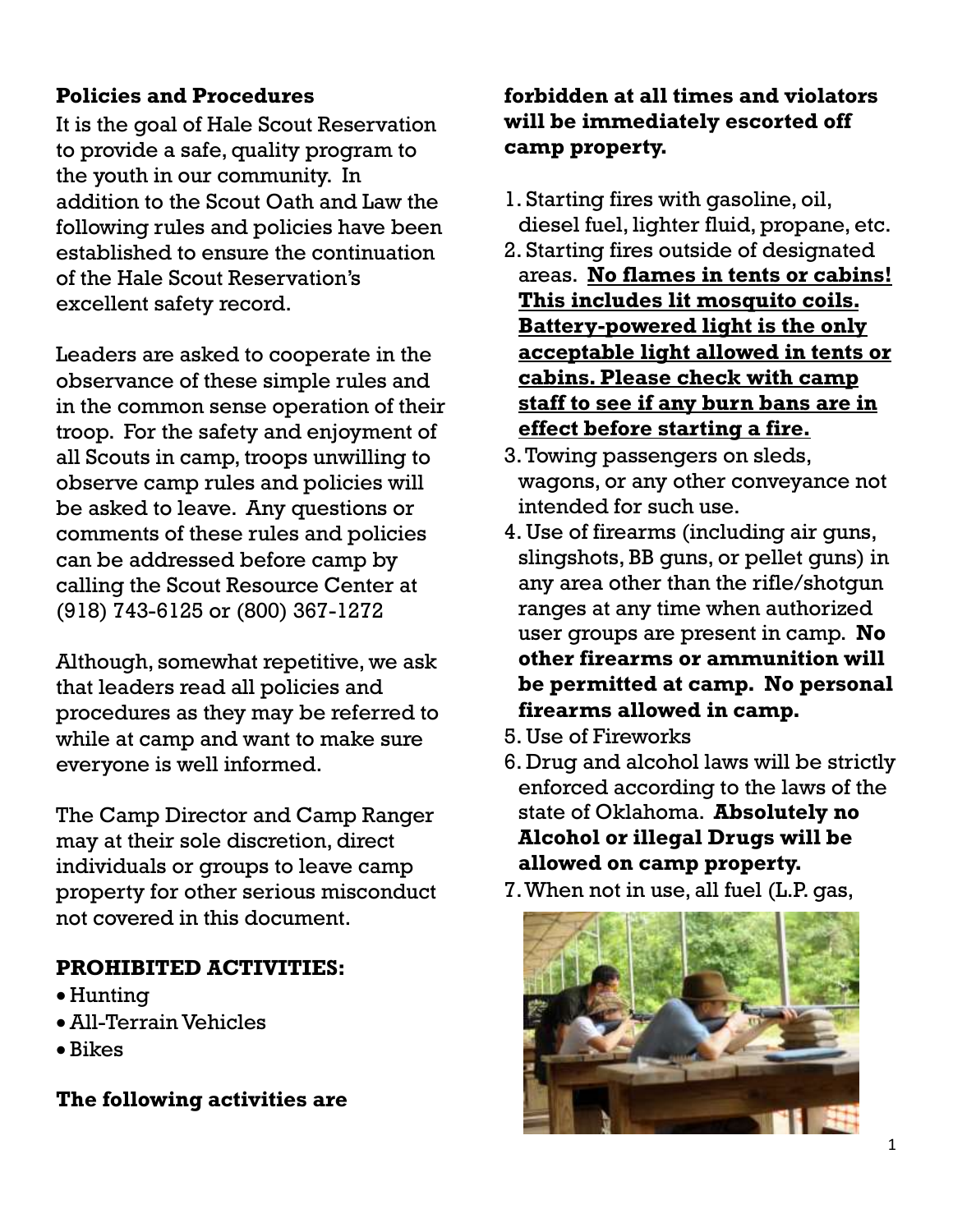etc.) must be kept locked at the fuel lockers.

**Vehicle Policy** *The speed limit on all camp roads is 10 miles per hour*.

It is the policy of the National Council, Boy Scouts of America that: *Seat belts are required for all occupants in vehicles. The driver must be currently licensed and at least 18 years of age. The beds of trucks or trailers must never be used for carrying passengers.* 

Vehicles are not allowed outside the designated parking areas except during check-in and checkout periods. Consideration will be given to units with special needs that require a vehicle near their campsite. Only vehicles with parking permits will be allowed to park at campsites. Parking permits can be requested at check in.

#### **Tobacco**

Adult leaders should not use tobacco products around young people. Persons under 18 are not permitted to use tobacco products in the state of Oklahoma. Smoking is strictly forbidden in all camp buildings and tents. If you feel you must use tobacco or Electronic Cigarettes ask the staff where the designated smoking area is. The use of Electronic Cigarettes by someone under 18 years of age is also prohibited.

#### **Registration**

In accordance with national policy, every Scout and Scouter that attends summer camp must be registered with the Boy Scouts of America.

#### **Refund Policy**

No refund will be given if someone: is sent home for disciplinary action; is sent home for inattention to safe Scouting standards; chooses to leave camp early.

## **Camperships (Indian Nations Council Scouts only)**

A limited number of camperships are available to help youth in need of financial assistance. For more information on obtaining a Campership visit the Scout Resource Center in Tulsa.

### **Health and Safety**

The first aid lodge is available with a qualified Health Officer on duty 24 hours a day. In addition, Hale Scout Reservation has agreements with local physicians and hospitals in the event that additional medical treatment is deemed necessary. In the case of nonlife threatening injury, the unit leader will be asked to provide transportation to the hospital or elsewhere as directed. Emergency services will be called in the case of accidents or illness of a more critical nature. There is no charge for medical services performed in camp for Scouts and leaders, except for certain medical supplies. All campers needing services performed at the hospital/clinic are required to handle payments through the troop or family insurance policy.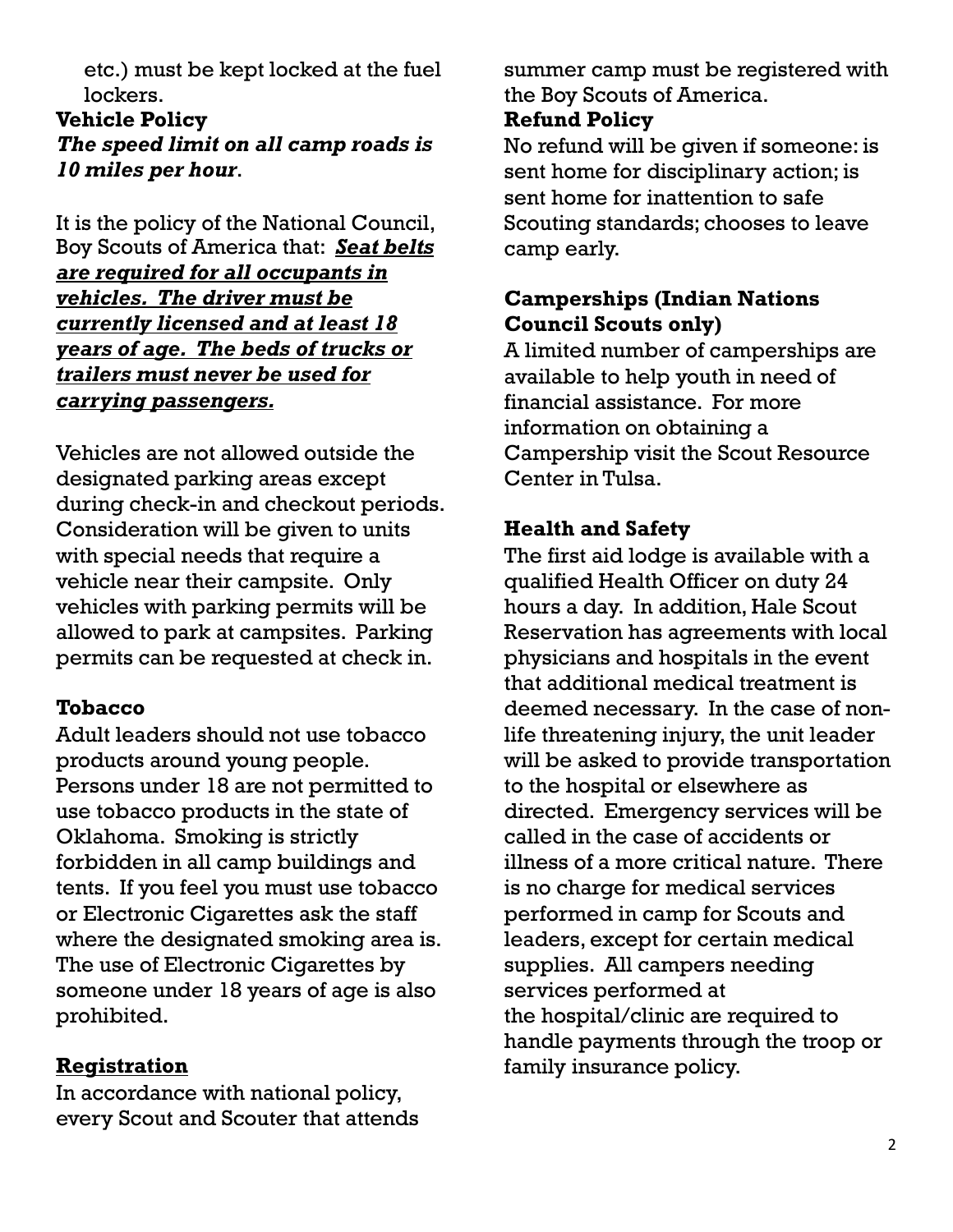#### **Immunizations**

All attendees are required to have adequate immunizations.

### **Insurance**

The Indian Nations Council provides council-wide accident and sickness insurance coverage for all registered scouts and scouters registered with the Indian Nations Council.

Scouts and troops from outside the Indian Nations Council MUST provide certification that they have Troop and/or Council accident insurance coverage. It is absolutely necessary that your troop be covered by medical and accident insurance while at camp. A copy of your certificate of insurance and necessary information for processing a claim (policy number, certificate number, or ID number, and the insurance billing information, including address and "First Notice of Claim" form, if required) must be on file before your troop will be allowed to camp at Hale. This allows the Hale staff to arrange medical services quickly for any Scout, if needed. If your troop does not have insurance, please contact your local council. A National policy is available at a minimal fee.

## **Medical Forms**

All Scouts and Adults must have completed the *Annual Health and Medical Record* with Parts A, B, & C completed within the last **12 months** when attending camp more than 72

consecutive hours in length. Medical forms are available online at **[www.scouting.org.](http://www.midnightsunbsa.org/)** *If a Scout or Scouter arrives to camp without an Annual Health & Medical Record form, it is the Scout or Scouter's responsibility to obtain the physical examination and complete the form before being allowed to participate in the camp's program.*

## **Medicines**

All prescription medication must come to camp in the original bottle from the pharmacy.

The label must contain:

- The Camper's name
- Date of prescription
- Doctor's name and phone number
- Correct dosage

No handwriting will be allowed on prescription medication bottles.

## **All over the counter medication must come to camp in the original containers.**

The taking of prescription medication is the responsibility of the individual taking the medication and/or that individual's parent/guardian. A Scout leader, after obtaining all the necessary information, can agree to accept the responsibility of making sure a Scout takes the necessary medication at the appropriate time. BSA policy does not mandate nor necessarily encourage the Scout leader to do so.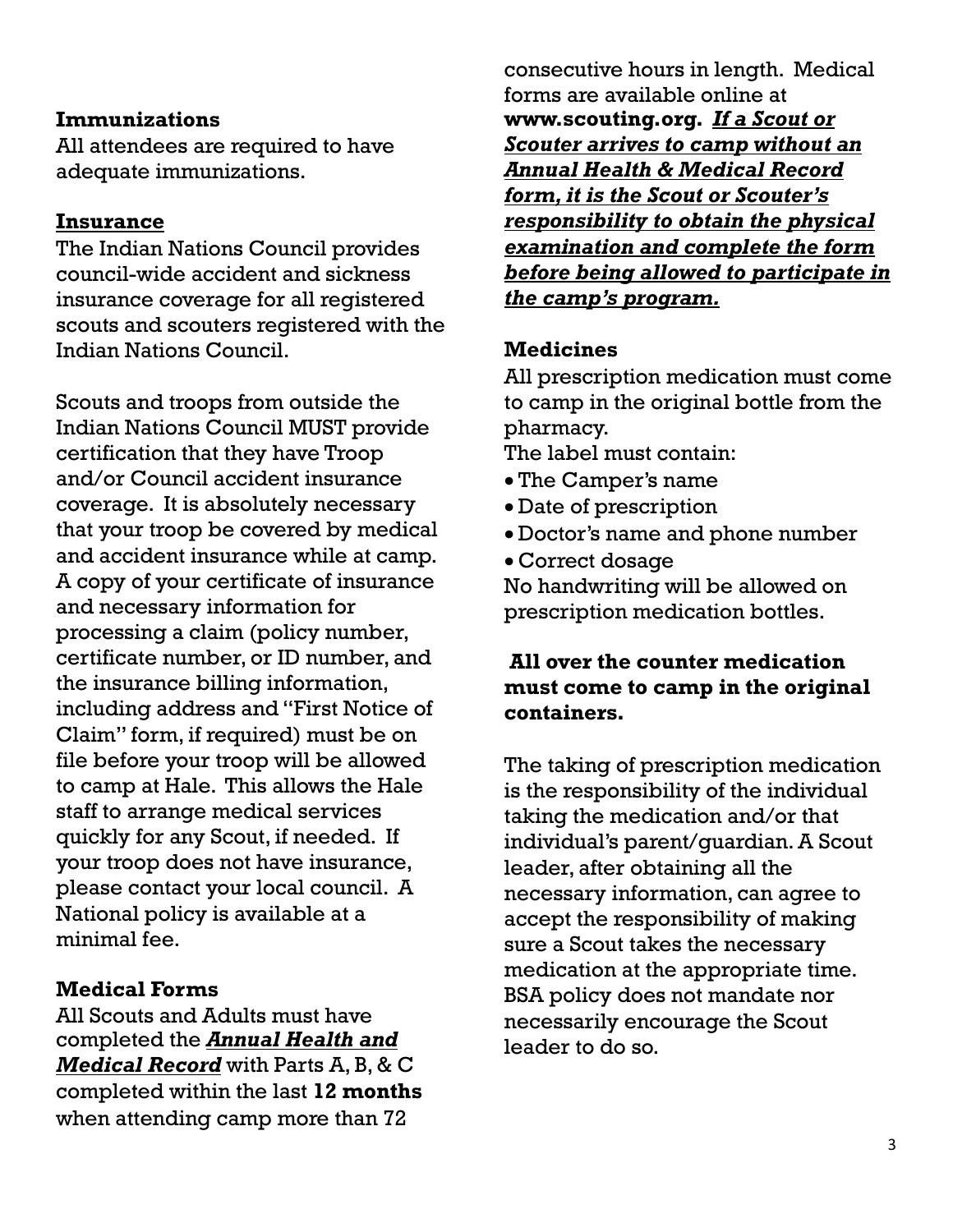**All Prescription medication must be accompanied by a note from a parent or legal guardian giving permission for the medication to be administered by the Scout leader or Health Officer at camp.**

# **Cleaning Restrooms**

A Scout is Helpful, Friendly, and Clean and we ask that troops work together to keep the individual showers and flush toilets clean for use by all. HSR will hand out a restroom cleaning schedule upon check in. The camp will provide cleaning supplies. Let the camp staff know if you are out of cleaning supplies. A daily check will occur to help monitor and provide direction, if needed.

# **Restroom Procedures**

There is mechanical equipment under each restroom that can break if foreign objects are flushed down toilets. Only toilet paper (no wipes or sanitary napkins) and human waste is permitted to be flushed down toilets. Failure to adhere to this rule may cause restrooms to become unusable.

Additional toilet paper and garbage bags can be acquired at the Trading Post.

If a toilet or drain becomes clogged please inform the Camp Office ASAP to help fix the problem so the facilities can be used by everyone in a sanitary fashion.

#### **Footwear**

No bare feet. Scouts will need sturdy shoes for hiking and spare shoes in case their shoes get wet. **All shoes must be closed toed to help prevent injuries to campers feet.**

# **Emergency Procedures**

The camp will have a camp wide emergency drill on Monday night. Emergency procedures will be posted on camp bulletin boards in all campsites. As a general rule, Scouts and Leaders hearing sirens and bells must report immediately to the nearest Gathering Point without delay. Gathering Points are Campsites, Program Areas, and the Dining Hall. **Leaders must make their Scouts aware of this policy**.

# **Restricted Areas**

The HSR Staff spends their entire summer at camp and we have designed a place for them to rejuvenate so they can be the best they can be. It is asked that Scouts and Scouters not go through the Staff area and treat as another campsite- if you need to go through, as a courtesies ask permission (as you would with another troop's campsite).Other Staff areas/ entrances are marked or locked and campers are asked to respect for safety reasons and codes.

Campsites of other units are off limits and should not be visited or passed through without permission. **No raids allowed!!** Raids cause personal and property damage and will be grounds for removal from camp. No refunds will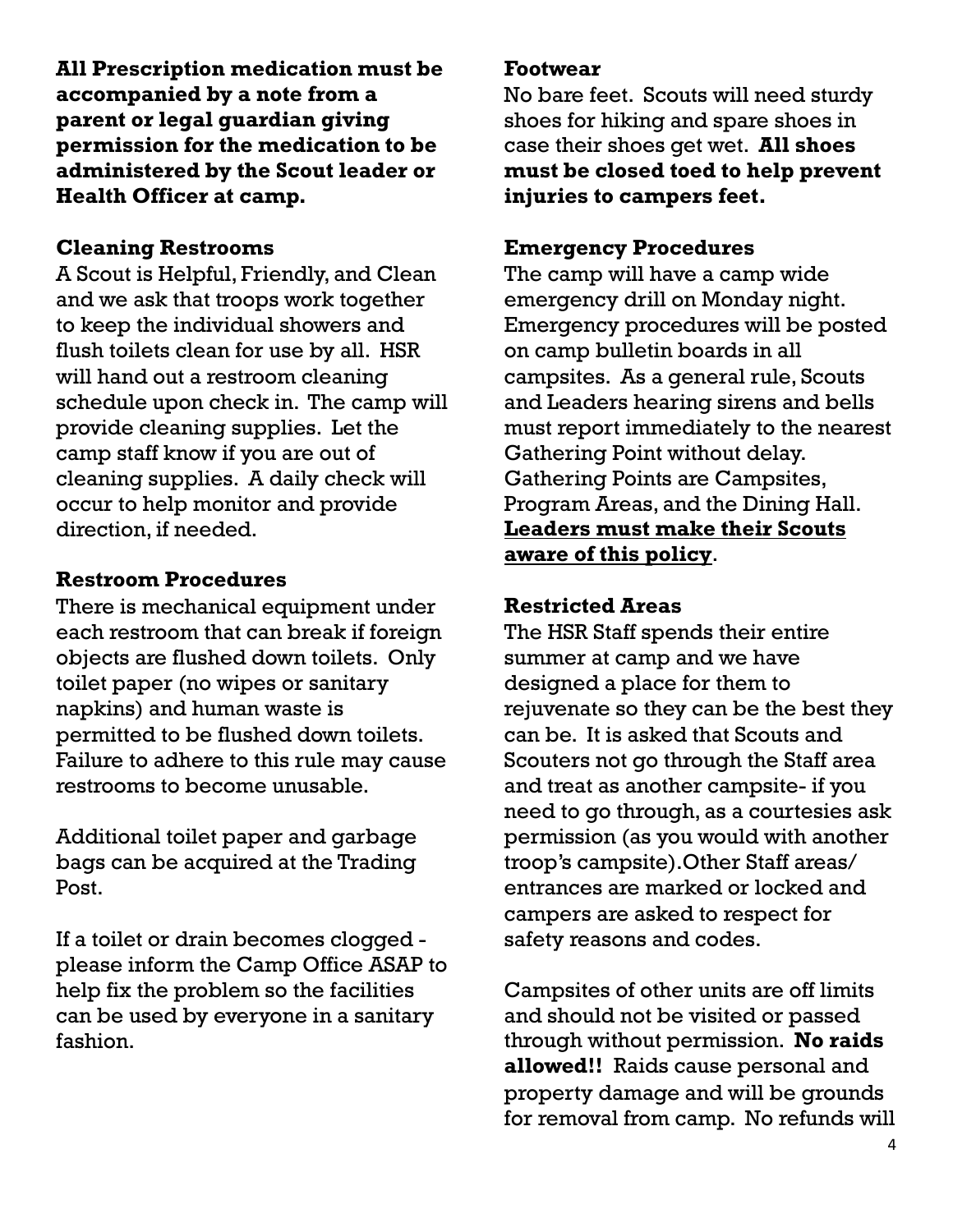be given to anyone removed from camp for raids or any other disciplinary problem.

Program areas, after hours and when not in use for official camp program, should not be used for any reason. This is a safety issue intended to protect Scouts and leaders.

# **Valuables**

Participants should not bring valuables to camp as there are no provisions for securing them (i.e. lockers). Mark all items (including Scout Uniforms with troop # and name.) HSR collects hundreds of lost and found items each year with no way to find their owners.

### **Vandalism:**

It is the policy of the Camping Committee of the Indian Nations Council that vandalism of camp properties, equipment, and equipment owned by troops or individuals is unacceptable. Every scout who attends HSR needs to be aware of the "no nonsense" policy. Troop leaders will be responsible for the actions of their scouts. The Council will seek reimbursement from the troop responsible for damages sustained to facilities or equipment. Such things as troop raids and other "rituals" on camp sites that result in destruction of property cannot be tolerated. Individuals or troops who insist on such unacceptable behavior will be asked to leave camp and not return.

Our goal is to provide the best possible camp experience for each and every scout. We cannot tolerate the actions of a few who choose not to follow the Scout Law.

#### **Pets/ Animals**

No pets of any kind may be brought into camp without the Camp Director's approval. Wild animals are not to be fed, teased, or captured. If there is a wild animal at camp notify the staff. In some cases a non-venomous snake or other critter will be spotted. If it does not pose a threat Scouts and leaders should take the opportunity to view nature from a safe distance and does not warrant notifying the Camp Staff.

### **Camp Staff**

Young men and women, ages 18 and above by the time camp starts are eligible to apply for a camp staff position. Applications for camp staff positions may be obtained at the Indian Nations Council Service Center or online at

www.halescoutreservation.org. Compensation is a stipend based on position and experience. Room and board are provided for camp staff.

## **Garbage & Food in Campsites**

Each day the camp ranger will pick up trash at 7am and 5pm. Trash is to be placed at the nearest road at these times to be picked up. There are rodents in camp so please don't keep any food or food garbage in tents and campsites.

## **Campsite Inspections**

Campsites may be inspected at any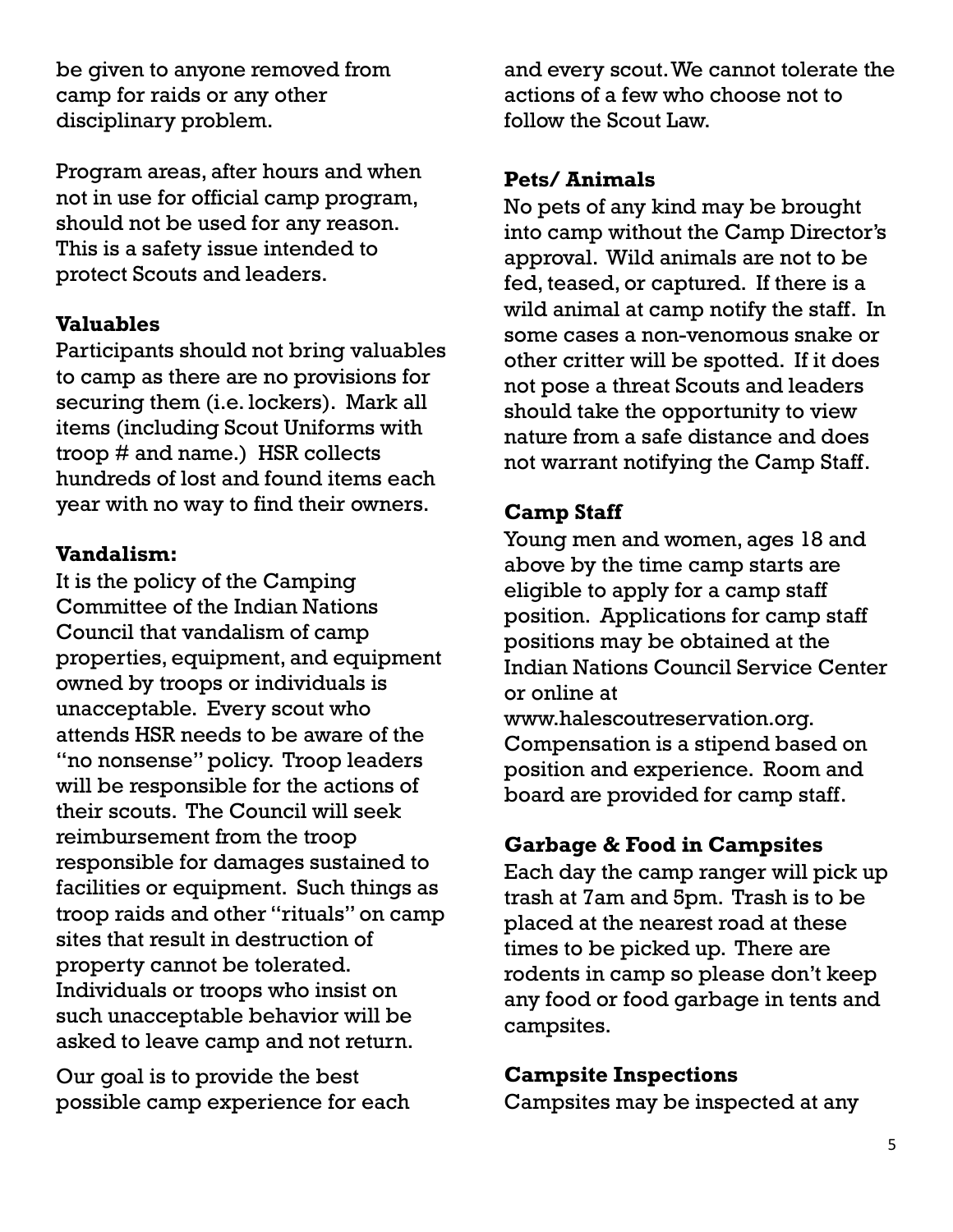time to ensure the health and safety of all campers. A clean campsite is, of course, important to all Scouts, and helps to keep our camp free of wildlife.

# **Unit Leadership**

Each unit must have two *registered* adult leaders in camp at all times. One leader must be at least 21 years old and the other must be at least 18. For the sake of continuity 2 primary leaders should be present for the entire week. *All adult leaders must have appropriate medical forms.*

# **Responsibilities of a Leader in Camp**

The leader's primary responsibility in camp is the safety of the Scouts 24 hours a day. Leaders are an extension of the camp staff. Some leaders have a great deal of knowledge of camping lore, and as such, will be asked to help in some of the program areas and, if willing, we would love to have their help and knowledge. All leaders will be expected to maintain control of the Scouts in their unit at all times. Camp leaders **may not** bring other children or siblings to Camp, with the exception of visitors.

## **Parents and Visitors**

Parents and visitors are always welcome. All visitors must sign in on the sign-in sheet and wear a Visitors Wrist Band while on camp property. Visitors must leave the camp by 10 PM; there are no facilities for overnight visitors at camp. Parents may dine with the campers. Visitors wishing to eat in the Dining Hall may do so and must

present a receipt or ticket available for purchase at the Trading Post. Registered leaders that come to visit and would like to spend the night in

#### camp must bring their own tents. **Buddy System**

Indian Nations Council Camps always use and enforce the "Buddy System'' with campers. Every camper should have a designated buddy and stay with him all the time. If you see a lone camper, ask him "Where's your buddy?'' This will help maintain safety and avoid lost campers.

# **Lost Camper**

Please inform a staff member if you need help finding a camper. We have procedures in place that allow us to quickly locate an individual anywhere on the property.

## **Lost and Found**

All lost and found items will be on the porch at the office, dining hall, each program area. On check out day all lost and founds will be gathered at the admin office so they can be checked one last time before departure. Items not claimed will be sent by to the Tulsa office weekly. Please notify the Tulsa office at (918)743-6125 or (800)367- 1272 of lost articles after your camp session is over. Items not claimed or identified within 2 weeks will be donated to a local charity.

The Indian Nations Council and Hale Scout Reservation are not responsible for personal items that are lost, stolen, or broken at camp. Any equipment or camp property damaged by the unit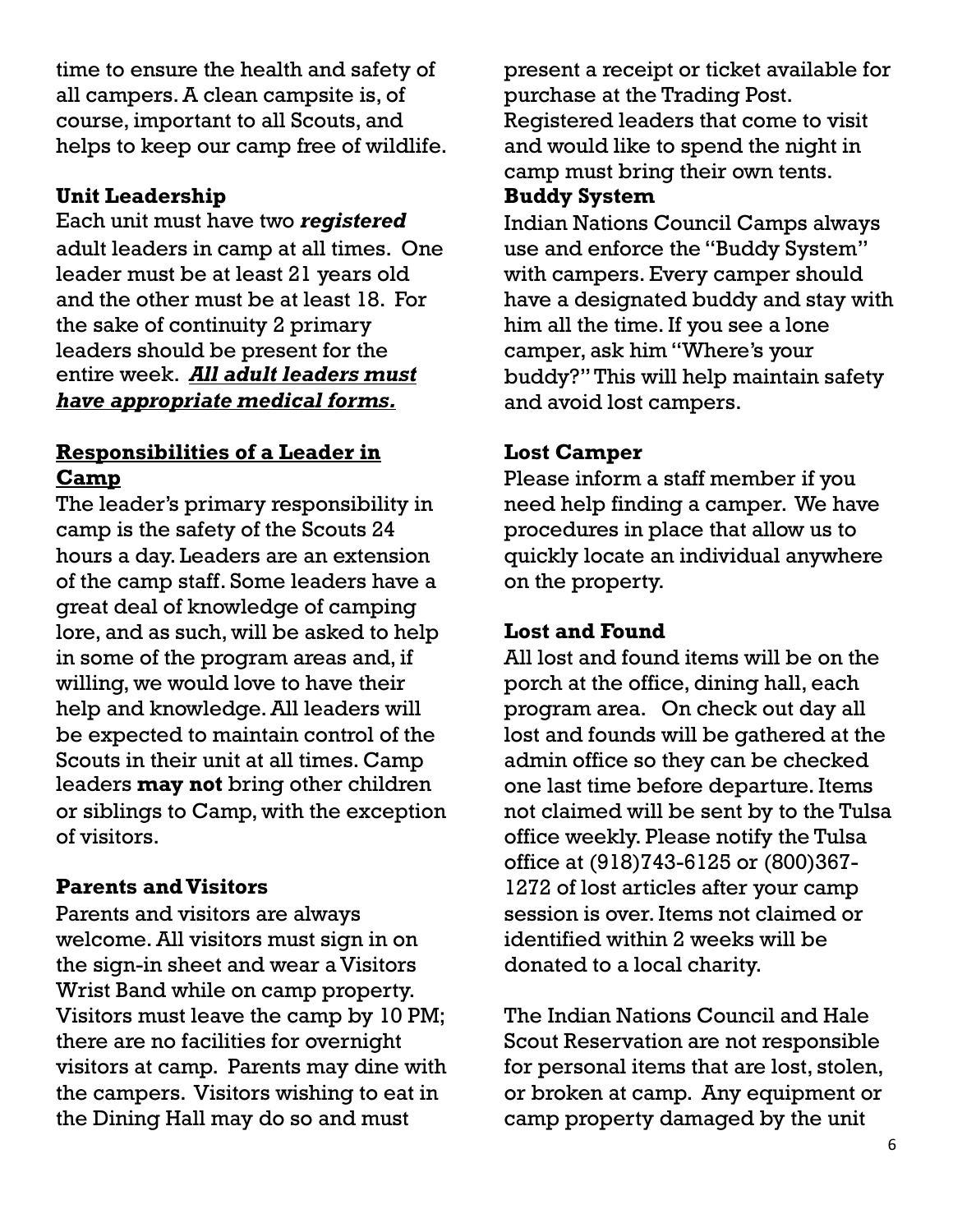will be replaced by the unit (other from normal wear and tear).

The Trading Post accepts cash, traveler's checks, checks, VISA, Discover, MasterCard, and American Express credit cards.

### **Ice**

Bags of ice are available at camp. Each Troop is allowed 1 bag per 5 campers each day at **no** charge. Ice will be delivered to you in the mornings and you should sign up at camp how many bags you want delivered each morning. Additional bags of ice may be purchased at the HSR Trading Post for \$1.50 per bag. **Please note this is a new policy for 2016**

## **Advancement**

Each day at breakfast leaders will receive a print out of daily attendance and progress from their Merit Badge sessions. Blue Cards will be provided in the Troop check-out packet. Signing off on advancement is the role of the Troop Committee so only requirements covered for the Soaring to Eagle program will be presented. We leave to you, the troop adult leadership, to review, test, and preform Scoutmaster Conferences with regard to rank advancements earned at camp.

The Merit Badges in this Leaders Guide are based off of the official BSA 2015 requirements. Merit Badges at camp will use any updates in the 2016 BSA requirements. If you have

questions about those requirements please see the Camp Program Director or Camp Director so we can help you out.

# **Training**

Leaders will sign-up for training sessions at camp. Leaders Training Cards will be provided in the Troop Check-out packet.

# **Campsites**

The campsites have 7x7 foot tents on wooden platforms and units are automatically *assigned 2 per tent (Scouts & Adults)*. *Leaders desiring their own tent to sleep in must bring their own.* An electrical outlet is available in each campsite. Check out cord at camp office after signing the electrical form. Troops may be required to share a campsite with another troop.

## **Laundry**

The laundry facility is located behind the H.S.R. Trading Post at no additional charge. Soap available for purchase in the Trading Post.

# **Computers**

Hale provides leaders access to computers with internet access, however as technology is constantly updating the HSR computers are an older version of what you are now used to. The computers are located at the Adult Leader Training Center. Access to the computers is available from 9:00 AM-10:00 PM. The camp also has WI-FI hot spots located at the dining hall and the adult leader training center.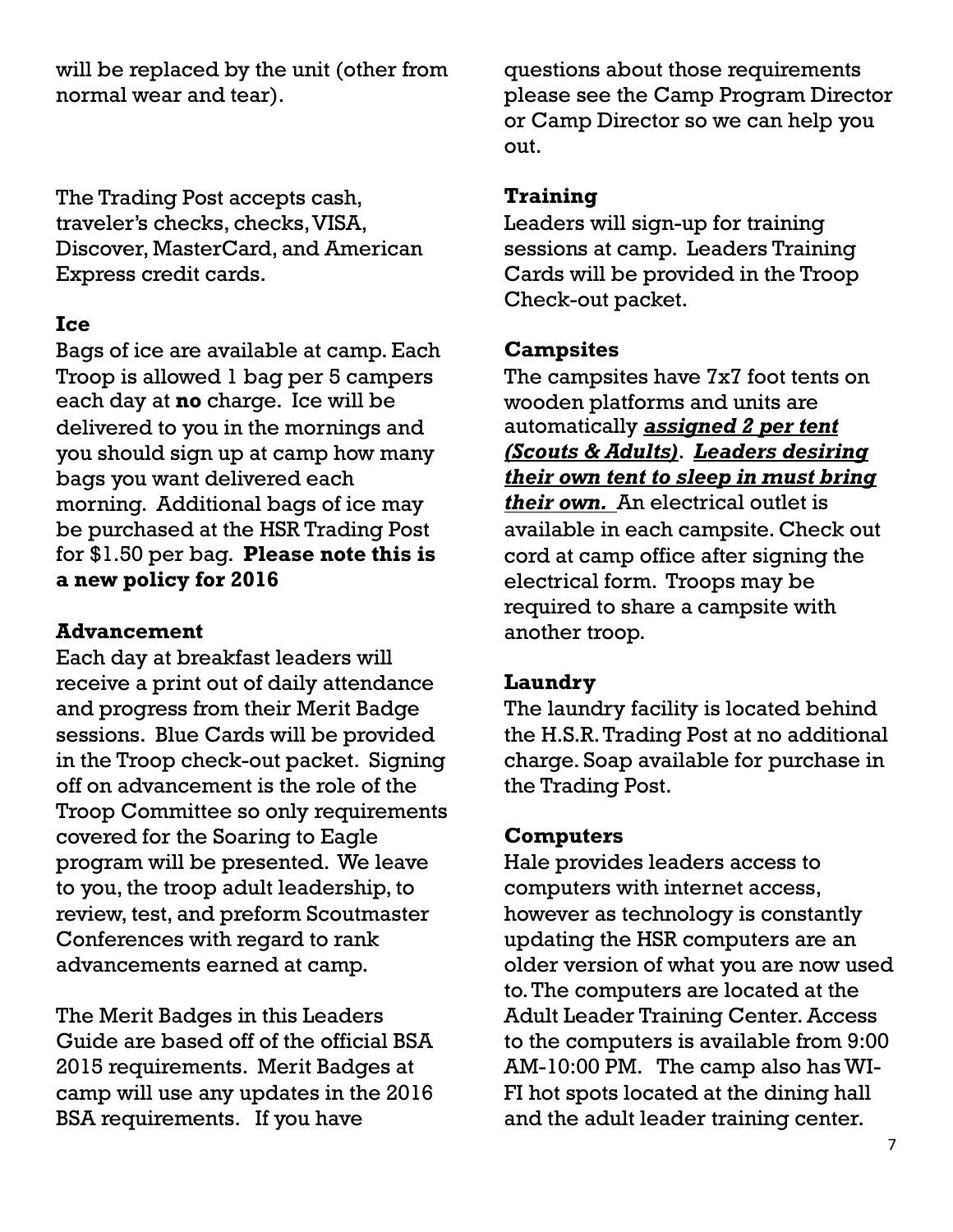Cell phone signal is usually low while at HSR. We advise to take some time to unplug while you are at camp, but if needed the best places we've found to get good signal is near the water tower. Getting connected to the Wi-Fi will also help get access to phone data.

## **Leaving Camp**

Anyone leaving camp must sign out at the admin office. Scouts will not be allowed to leave camp with someone other than their legal parent or guardian without expressed approval of the Scoutmaster/unit leader. Scoutmasters should be advised not to allow scouts to leave camp with someone other than their legal parent or guardian unless they have received prior approval from, or verify approval with, the legal parent or guardian. Parents picking up their Scouts early from camp must first get permission from your Scoutmaster and then **check the scout out at the office**. Must show valid drivers license upon check out. No one, Scout or Leader, is to leave camp without first checking out at the Camp Office. Persons leaving camp must also check in upon returning to camp. Leaders needing to send Scouts home during the week need to report it to the admin office.

## **Mail**

USPS, Fed-ex, and UPS make deliveries to the camp on a daily basis. Letters are placed in the troop slots located in the Adult Leader Training Center. Packages are placed on a table in the Adult Leader Training Center. Mail is

delivered daily.

*All mail to campers should be addressed*

Name, Troop Number, Campsite Hale Scout Reservation Box 427 Talihina, OK 74571

# *OR for package delivery*

Name, Troop Number, Campsite Hale Scout Reservation 1 Camp Tom Hale Rd. Talihina, OK 74571

# **Hale Scout Reservation Knife Policy**

It is recommended that a Scout use a lockable blade pocketknife. A knife is never used for anything other than a tool. It must never be used in any type of game, thrown, or mishandled in any way whatsoever.

Totin' Chip card is required for Scouts to purchase knives at Hale Scout Reservation. Knives will be confiscated and returned to the Scoutmaster by staff if they are being use in an inappropriate manner.

# **Activities**

# **BSA Lifeguard**

This course requires all merit badge blocks along with some free time. There will be a BSA Lifeguard meeting Sunday night after flag ceremony for more details. There are no additional fees for BSA Lifeguard. Adults welcome as long as class size permits.